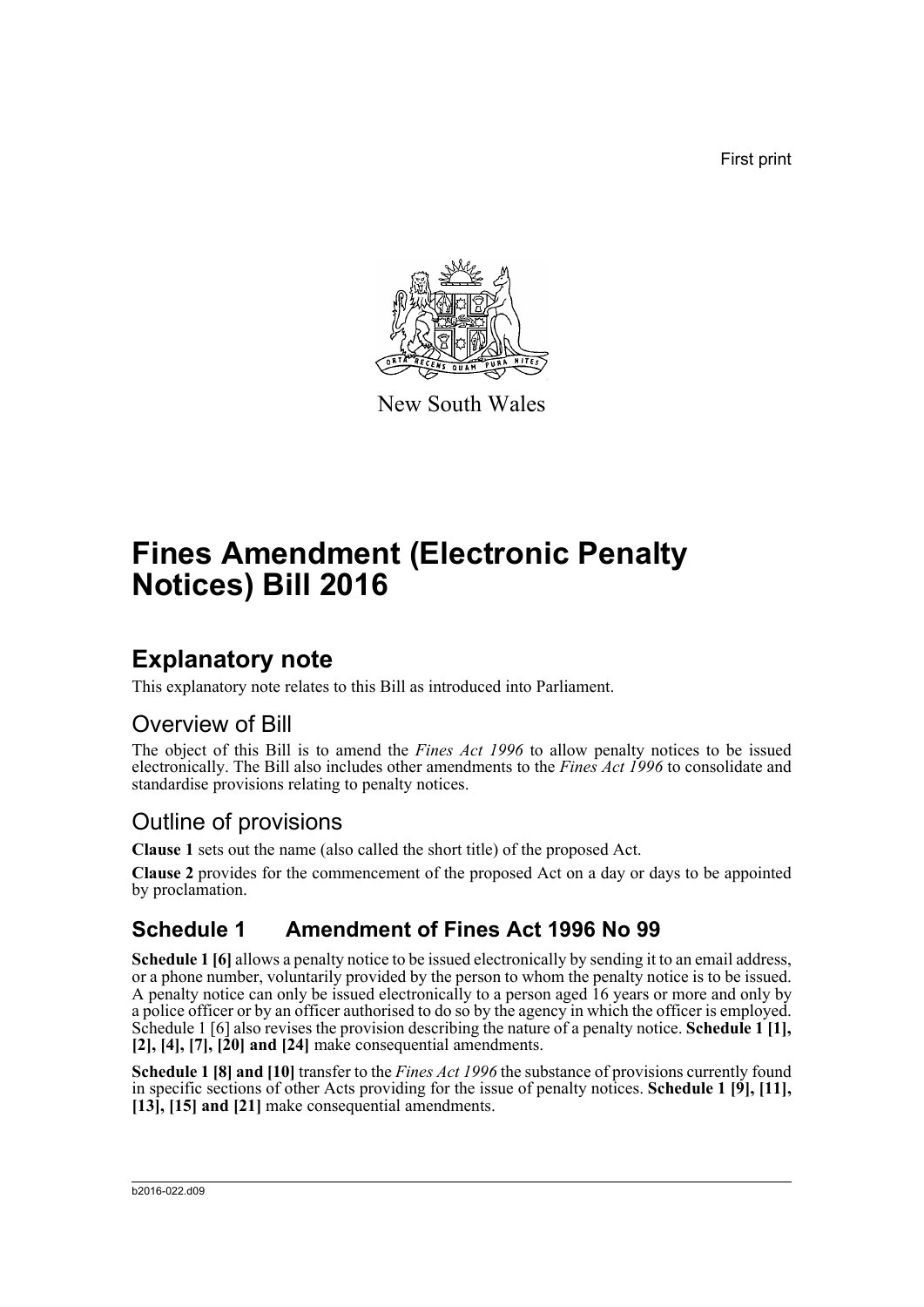**Schedule 1 [3] and [5]** make minor clarifying amendments regarding the officer who may give an official caution instead of issuing a penalty notice.

**Schedule 1 [12], [14], [16]–[19], [22] and [23]** standardise terminology.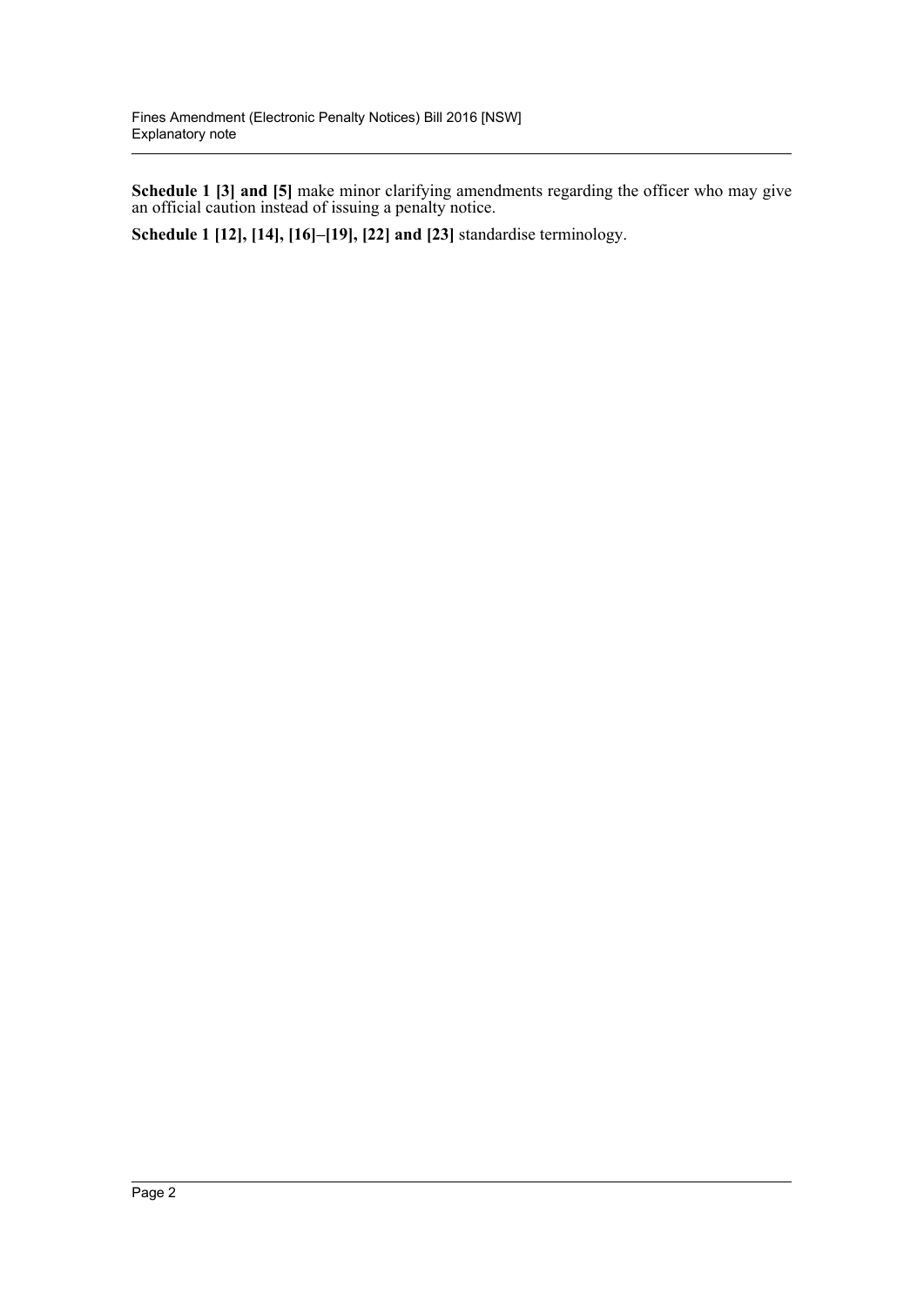First print



New South Wales

# **Fines Amendment (Electronic Penalty Notices) Bill 2016**

### **Contents**

|            |               |                                   | Page          |
|------------|---------------|-----------------------------------|---------------|
|            |               |                                   |               |
|            | $1 \quad$     | Name of Act                       |               |
|            | $\mathcal{P}$ | Commencement                      | $\mathcal{P}$ |
| Schedule 1 |               | Amendment of Fines Act 1996 No 99 |               |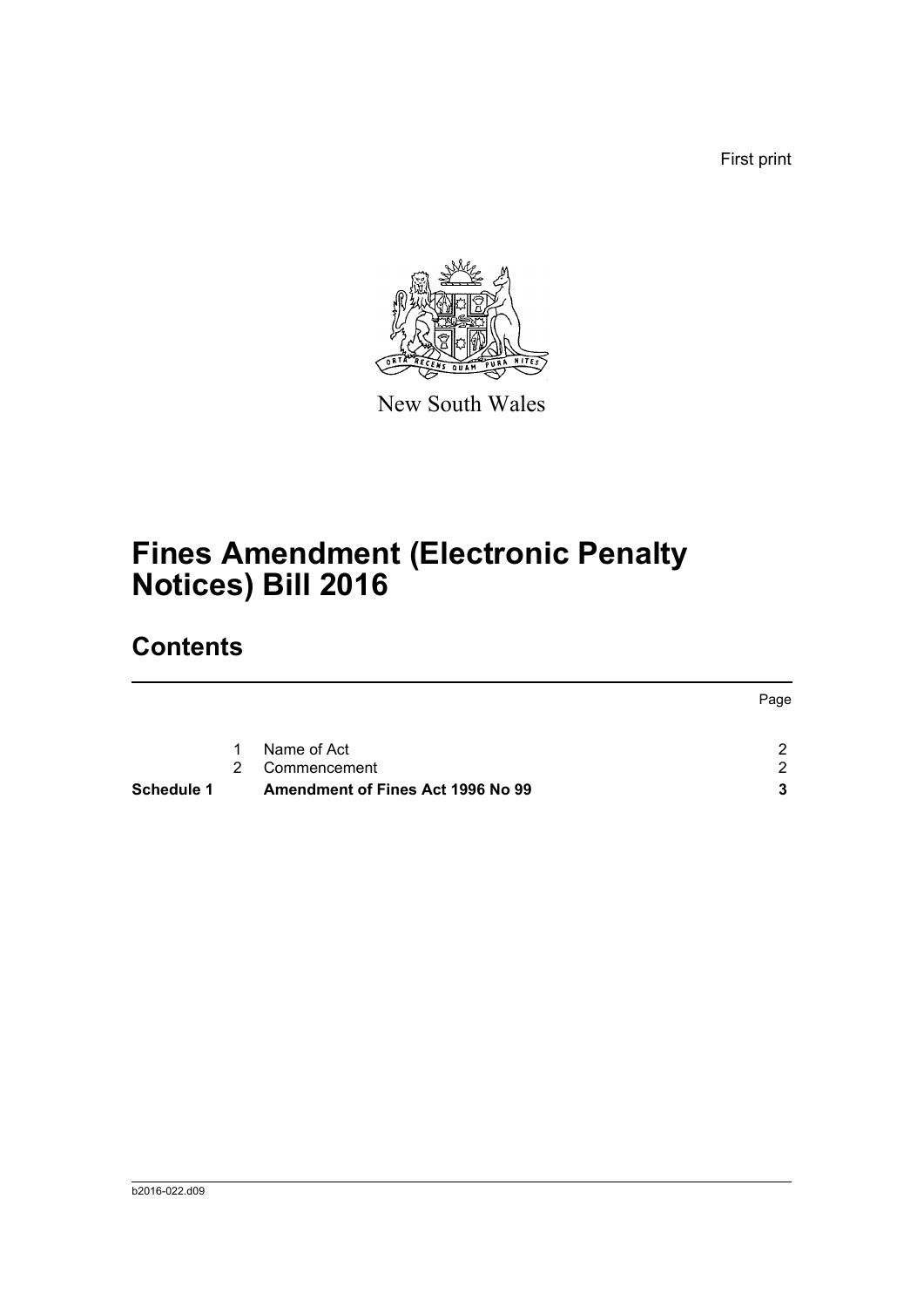

New South Wales

# **Fines Amendment (Electronic Penalty Notices) Bill 2016**

No , 2016

#### **A Bill for**

An Act to amend the *Fines Act 1996* with respect to electronic penalty notices; and for other purposes.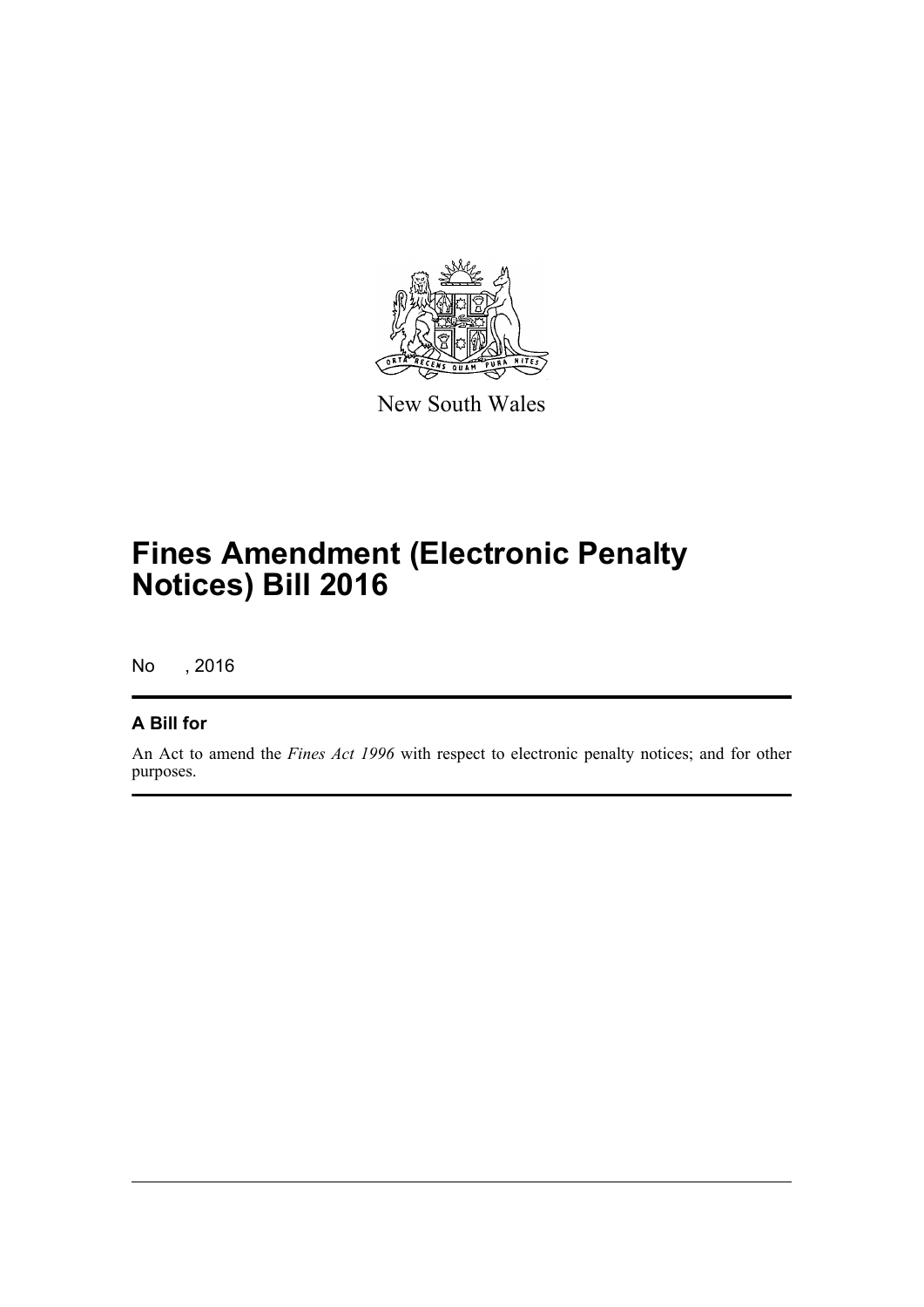Fines Amendment (Electronic Penalty Notices) Bill 2016 [NSW]

<span id="page-4-1"></span><span id="page-4-0"></span>

| The Legislature of New South Wales enacts: |                                                                        |                |
|--------------------------------------------|------------------------------------------------------------------------|----------------|
|                                            | Name of Act                                                            | $\mathcal{P}$  |
|                                            | This Act is the Fines Amendment (Electronic Penalty Notices) Act 2016. | 3              |
|                                            | <b>Commencement</b>                                                    | $\overline{4}$ |
|                                            | This Act commences on a day or days to be appointed by proclamation.   | 5              |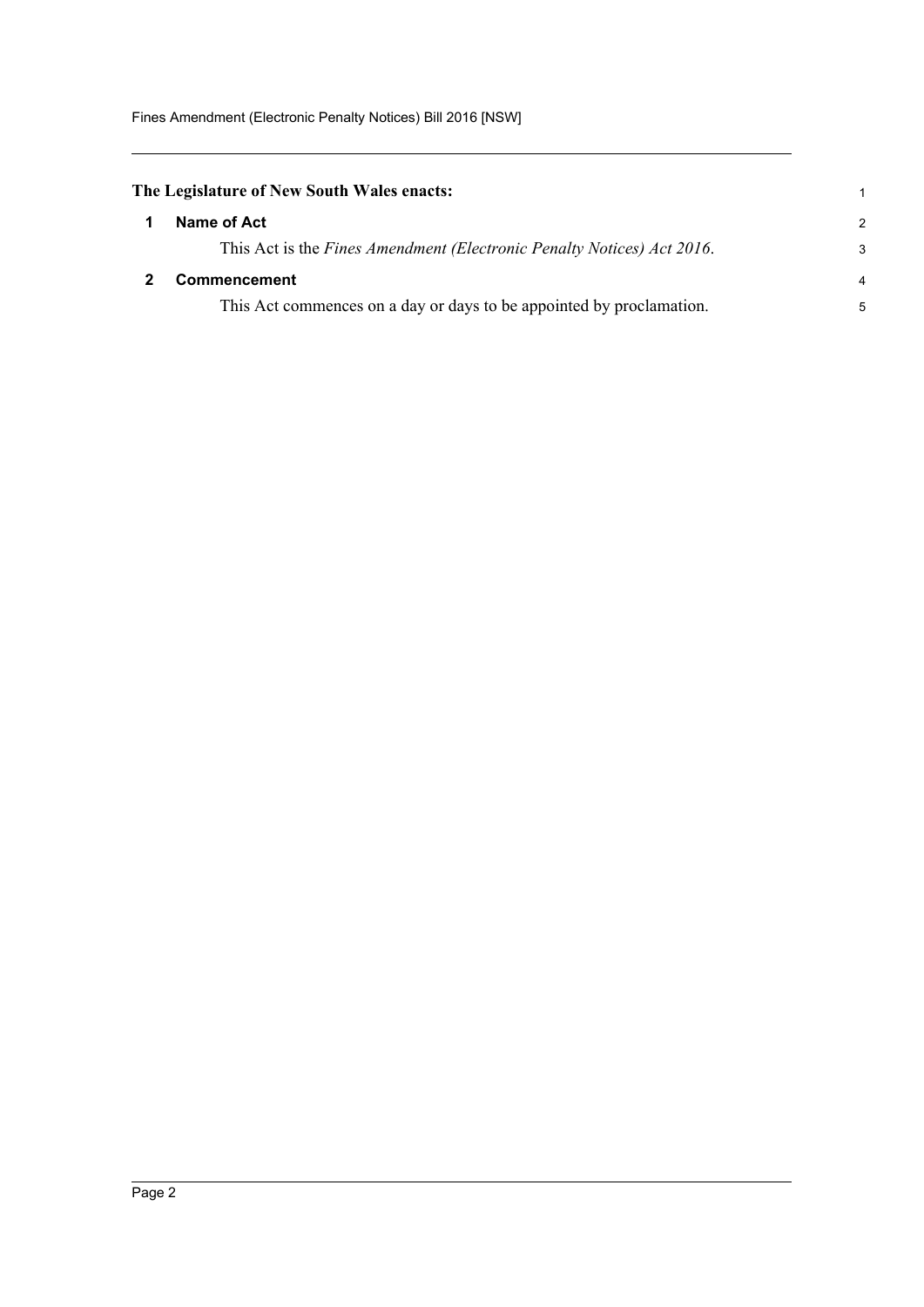<span id="page-5-0"></span>

|     | <b>Schedule 1</b>                  |                        |     | <b>Amendment of Fines Act 1996 No 99</b>                                                                                                                                                                       | 1                   |
|-----|------------------------------------|------------------------|-----|----------------------------------------------------------------------------------------------------------------------------------------------------------------------------------------------------------------|---------------------|
| [1] | <b>Section 3 Definitions</b>       |                        |     |                                                                                                                                                                                                                |                     |
|     |                                    |                        |     | Omit the definition of <i>penalty notice offence</i> from section 3 (1). Insert instead:                                                                                                                       | 3                   |
|     |                                    |                        |     | <i>penalty notice offence</i> means an offence under a statutory provision for which<br>a penalty notice may be issued.                                                                                        | $\overline{4}$<br>5 |
| [2] |                                    |                        |     | Section 19 Summary of penalty notice procedure                                                                                                                                                                 | 6                   |
|     |                                    |                        |     | Omit section 19 (1) (a). Insert instead:                                                                                                                                                                       | 7                   |
|     |                                    |                        | (a) | Person alleged to have committed penalty notice offence                                                                                                                                                        | 8                   |
|     |                                    |                        |     | A person is alleged to have committed a penalty notice offence for<br>which a penalty notice may be issued under a statutory provision (see<br>Division 2).                                                    | 9<br>10<br>11       |
| [3] |                                    | Section 19 (1) (a1)    |     |                                                                                                                                                                                                                | 12                  |
|     |                                    |                        |     | Omit "The appropriate officer".                                                                                                                                                                                | 13                  |
|     |                                    |                        |     | Insert instead "The officer who may issue a penalty notice".                                                                                                                                                   | 14                  |
| [4] |                                    | Section 19 (1) (b)     |     |                                                                                                                                                                                                                | 15                  |
|     |                                    | Omit "and Schedule 1". |     |                                                                                                                                                                                                                | 16                  |
| [5] |                                    |                        |     | Section 19A Official caution may be given instead of penalty notice                                                                                                                                            | 17                  |
|     |                                    |                        |     | Omit section 19A (1). Insert instead:                                                                                                                                                                          | 18                  |
|     |                                    | (1)                    |     | An officer authorised to issue a penalty notice may give a person an official<br>caution instead of issuing a penalty notice if the officer believes:                                                          | 19<br>20            |
|     |                                    |                        | (a) | on reasonable grounds that the person has committed a penalty notice<br>offence, and                                                                                                                           | 21<br>22            |
|     |                                    |                        | (b) | that it is appropriate to give an official caution in the circumstances.                                                                                                                                       | 23                  |
| [6] |                                    | Sections 20 and 21     |     |                                                                                                                                                                                                                | 24                  |
|     | Omit the sections. Insert instead: |                        |     | 25                                                                                                                                                                                                             |                     |
|     | 20                                 |                        |     | What is a penalty notice?                                                                                                                                                                                      | 26                  |
|     |                                    |                        |     | A penalty notice is a notice issued under a statutory provision to the effect that:                                                                                                                            | 27                  |
|     |                                    |                        | (a) | the person to whom the notice is issued has committed the penalty<br>notice offence specified in the notice, and                                                                                               | 28<br>29            |
|     |                                    |                        | (b) | if the person does not wish to have the matter determined by a court, the<br>person may pay, within the time and to the person specified in the<br>notice, the amount for the offence specified in the notice. | 30<br>31<br>32      |
|     | 21                                 |                        |     | <b>Issue of penalty notices</b>                                                                                                                                                                                | 33                  |
|     | (1)                                |                        |     | A penalty notice may be issued by an officer authorised by, and in the<br>circumstances specified in, the statutory provision providing for the issue of<br>the notice.                                        | 34<br>35<br>36      |
|     |                                    | (2)                    |     | A penalty notice may be issued to a person:                                                                                                                                                                    | 37                  |
|     |                                    |                        | (a) | personally, or                                                                                                                                                                                                 | 38                  |
|     |                                    |                        | (b) | by post, or                                                                                                                                                                                                    | 39                  |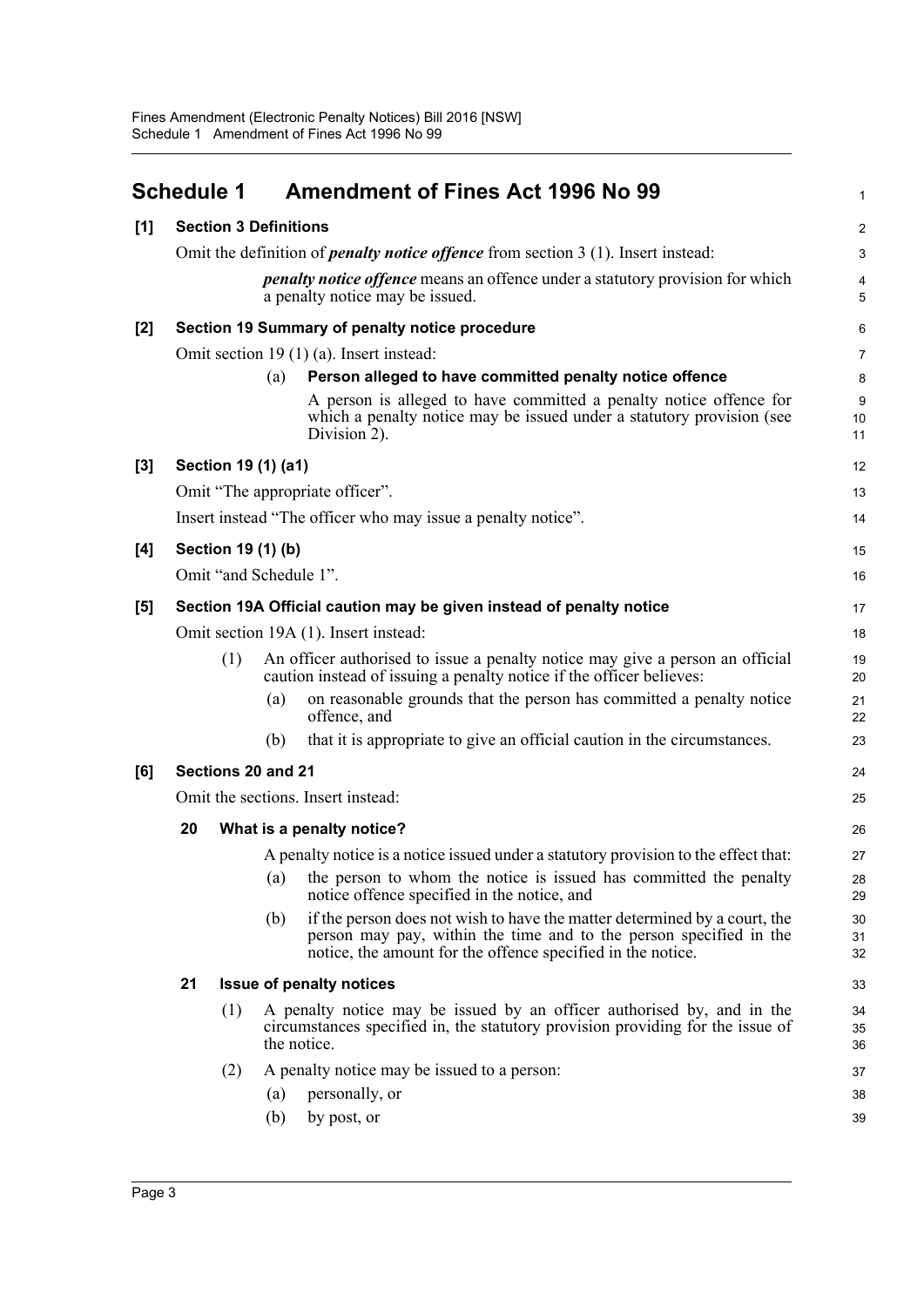|            |     |                    | in any other manner authorised by the statutory provisions providing for<br>(c)<br>the issue of the penalty notice.                                                                                                                 | $\mathbf{1}$<br>$\overline{\mathbf{c}}$ |
|------------|-----|--------------------|-------------------------------------------------------------------------------------------------------------------------------------------------------------------------------------------------------------------------------------|-----------------------------------------|
|            |     | (3)                | A penalty notice may be issued to a person electronically by sending it to an<br>email address, or to a phone number, voluntarily provided by the person for<br>the issue of the penalty notice if the penalty notice is issued by: | 3<br>4<br>5                             |
|            |     |                    | a police officer, or<br>(a)                                                                                                                                                                                                         | 6                                       |
|            |     |                    | (b)<br>an officer authorised to issue the penalty notice electronically by the<br>relevant issuing agency.                                                                                                                          | $\overline{7}$<br>8                     |
|            |     | (4)                | A penalty notice may not be issued to a person electronically if the person is<br>under the age of 16 years.                                                                                                                        | 9<br>10                                 |
|            |     | (5)                | An email address or a phone number may be voluntarily provided by a person<br>for the issue of a particular penalty notice or for the issue of penalty notices of<br>a particular kind or for a particular period.                  | 11<br>12<br>13                          |
|            |     | (6)                | A penalty notice may be issued electronically even if the statutory provision<br>providing for the issue of the penalty notice does not authorise the issue of the<br>penalty notice in that manner.                                | 14<br>15<br>16                          |
| [7]        |     |                    | Section 22 Persons who may deal with penalty notices (appropriate officers)                                                                                                                                                         | 17                                      |
|            |     |                    | Omit section 22 $(1)$ .                                                                                                                                                                                                             | 18                                      |
| [8]        |     | <b>Section 22A</b> |                                                                                                                                                                                                                                     | 19                                      |
|            |     |                    | Insert after section 22:                                                                                                                                                                                                            | 20                                      |
|            | 22A |                    | Effect of payment under penalty notice                                                                                                                                                                                              | 21                                      |
|            |     | (1)                | If the full amount specified in a penalty notice for an alleged offence is paid in<br>accordance with the notice, no person is liable to any further proceedings for<br>the alleged offence.                                        | 22<br>23<br>24                          |
|            |     | (2)                | Payment under a penalty notice is not to be regarded as an admission of<br>liability for the purpose of, and does not in any way affect or prejudice, any                                                                           | 25<br>26<br>27                          |
|            |     |                    | civil claim, action or proceeding arising out of the same occurrence.                                                                                                                                                               |                                         |
|            |     | (3)                | This section does not affect any disciplinary or other proceedings, or liability,<br>to which a person is expressly subject under another Act in relation to the<br>payment of an amount under a penalty notice.                    | 28<br>29<br>30                          |
|            |     |                    | Section 23 Amount payable under penalty notice                                                                                                                                                                                      | 31                                      |
|            |     |                    | Omit section 23 (2) and the note.                                                                                                                                                                                                   | 32                                      |
|            |     |                    | Section 23 (3)–(5)                                                                                                                                                                                                                  | 33                                      |
|            |     |                    | Insert at the end of section 23:                                                                                                                                                                                                    | 34                                      |
| [9]<br>10] |     | (3)                | The amount specified in a penalty notice cannot exceed the maximum amount<br>of the penalty that could be imposed by a court for the offence to which the<br>penalty notice relates.                                                | 35<br>36<br>37                          |
|            |     | (4)                | If the statutory provision providing for the issue of the penalty notice provides<br>for a lesser amount, the amount specified in the penalty notice cannot exceed<br>that lesser amount.                                           | 38<br>39<br>40                          |

[10]

**[8]**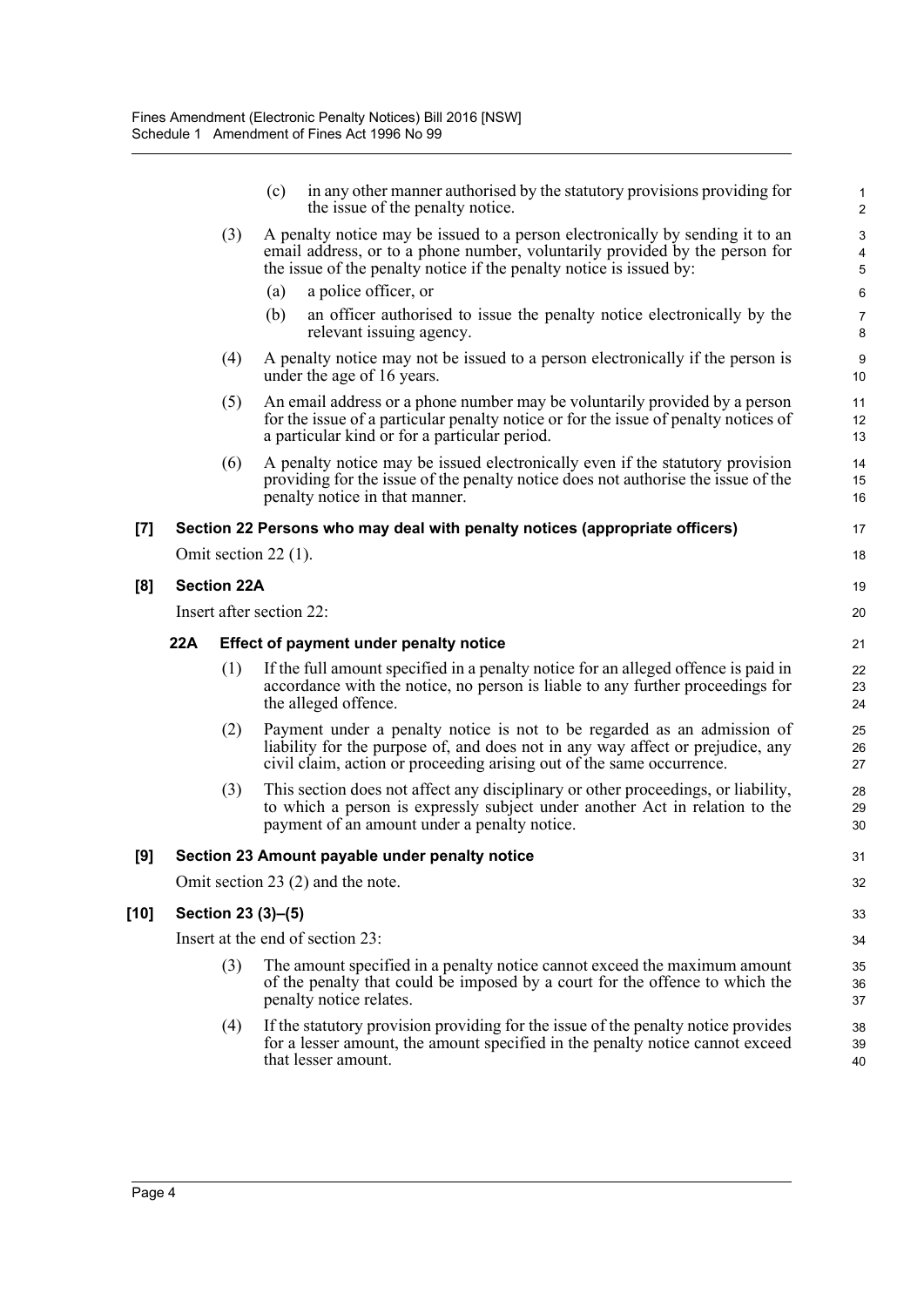|        | (5)                                                             |     | An instrument under a statutory provision providing for the issue of a penalty<br>notice that prescribes the amount payable under the notice for an alleged<br>offence may: | $\mathbf{1}$<br>$\overline{c}$<br>3 |
|--------|-----------------------------------------------------------------|-----|-----------------------------------------------------------------------------------------------------------------------------------------------------------------------------|-------------------------------------|
|        |                                                                 | (a) | prescribe different amounts for different offences, and                                                                                                                     | $\overline{4}$                      |
|        |                                                                 | (b) | prescribe different amounts for the same kind of offence committed in<br>specified circumstances.                                                                           | 5<br>6                              |
| $[11]$ |                                                                 |     | Section 23AA Payment of fine before vehicle or vessel offence nomination made-<br>payment by or for nominated person                                                        | 7<br>8                              |
|        |                                                                 |     | Omit section 23AA (6). Insert instead:                                                                                                                                      | $\boldsymbol{9}$                    |
|        | (6)                                                             |     | This section applies despite section 22A (1).                                                                                                                               | 10                                  |
| $[12]$ | other cases                                                     |     | Section 23AB Payment of fine before vehicle or vessel offence nomination made-                                                                                              | 11<br>12                            |
|        |                                                                 |     | Omit "on whom the notice was served" from section 23AB (3) (c).                                                                                                             | 13                                  |
|        |                                                                 |     | Insert instead "to whom the notice was issued".                                                                                                                             | 14                                  |
| $[13]$ | Section 23AB (5)                                                |     |                                                                                                                                                                             | 15                                  |
|        |                                                                 |     | Omit the subsection. Insert instead:                                                                                                                                        | 16                                  |
|        | (5)                                                             |     | This section applies despite section $22A(1)$ .                                                                                                                             | 17                                  |
| $[14]$ | Section 23A Person may elect to have matter dealt with by court |     |                                                                                                                                                                             |                                     |
|        |                                                                 |     | Omit "served" from section 23A (2A). Insert instead "issued".                                                                                                               | 19                                  |
| $[15]$ | Section 23A (3) (a)                                             |     |                                                                                                                                                                             | 20                                  |
|        |                                                                 |     | Omit the paragraph. Insert instead:                                                                                                                                         | 21                                  |
|        |                                                                 | (a) | section 22A (1) ceases to apply in relation to the person, and                                                                                                              | 22                                  |
| $[16]$ |                                                                 |     | Sections 24, 24A (3) (a), 28 (2) (b) and (c), 42 (1) (a) and (1CC) (a), 61 (3) (b) and (c),<br>65 (3) (a) (ii) and 102A (1) (b)                                             | 23<br>24                            |
|        |                                                                 |     | Omit "served with", "was served,", "served on" and "served by" wherever occurring.                                                                                          | 25                                  |
|        |                                                                 |     | Instead "issued with", "was issued,", "issued to" and "issued by", respectively.                                                                                            | 26                                  |
| $[17]$ |                                                                 |     | Section 25 What is a penalty reminder notice?                                                                                                                               | 27                                  |
|        | been served".                                                   |     | Omit "on whom a penalty notice (and any matter annexed to, or enclosed with, a notice) has                                                                                  | 28<br>29                            |
|        | notice) has been issued".                                       |     | Insert instead "to whom a penalty notice (and any matter annexed to, or enclosed with, a                                                                                    | 30<br>31                            |
| $[18]$ |                                                                 |     | Section 26 When a penalty reminder notice may be sent                                                                                                                       | 32                                  |
|        |                                                                 |     | Omit "on whom a penalty notice was served".                                                                                                                                 | 33                                  |
|        |                                                                 |     | Insert instead "to whom a penalty notice was issued".                                                                                                                       | 34                                  |
| $[19]$ |                                                                 |     | Sections 28 (2) (a) and 61 (3) (a)                                                                                                                                          | 35                                  |
|        |                                                                 |     | Omit "service" wherever occurring. Insert instead "issue".                                                                                                                  | 36                                  |
|        |                                                                 |     |                                                                                                                                                                             |                                     |